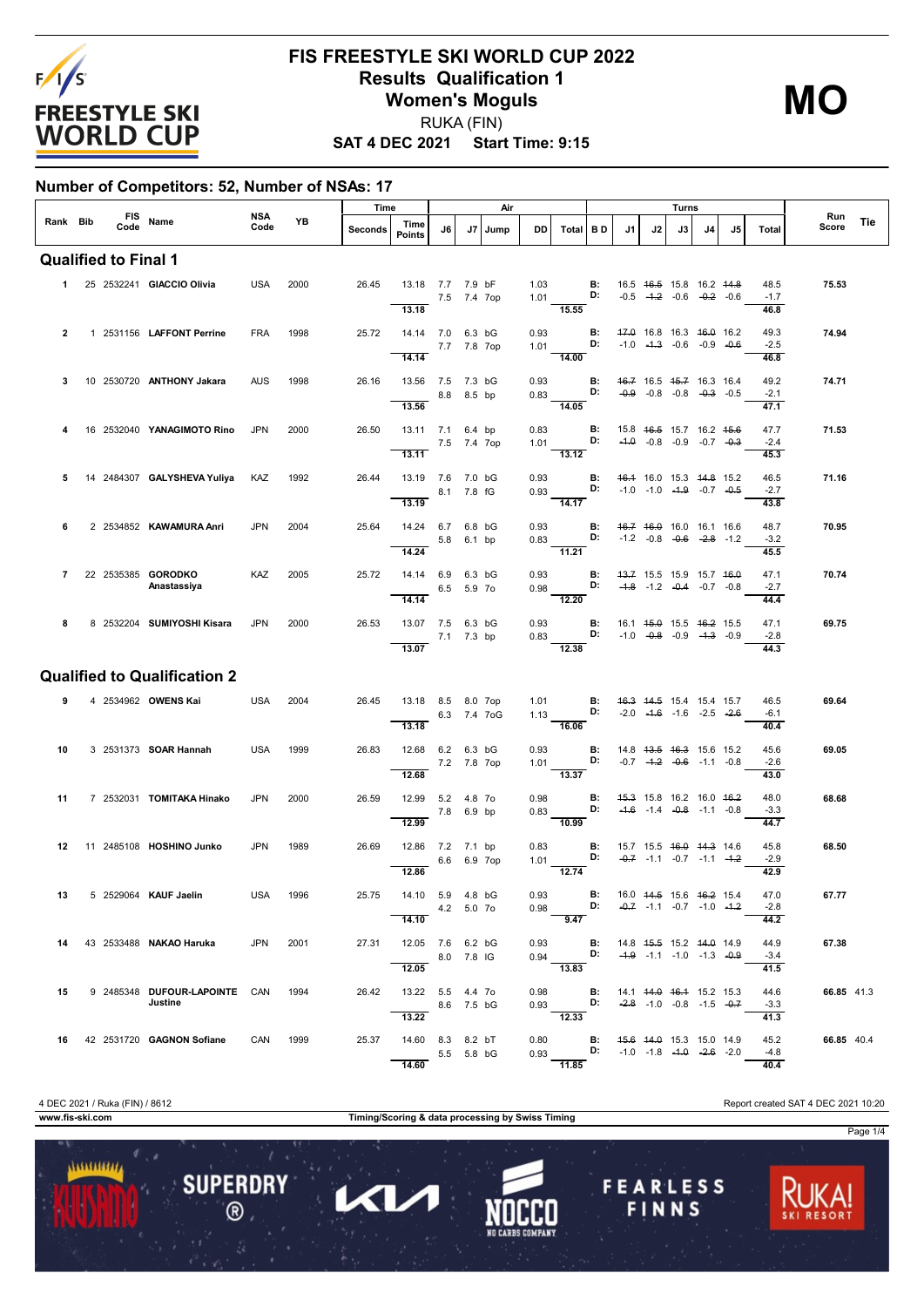

# **FIS FREESTYLE SKI WORLD CUP 2022 Results Qualification 1 Women's Moguls**

**MO**

**SAT 4 DEC 2021 Start Time: 9:15** RUKA (FIN)

|          |                      |                                            | Time<br>Air |          |         |                                           |            | Turns  |         |              |                                                                         |                                          |                                                                          |    |                                                                                       |    |    |                         |              |     |
|----------|----------------------|--------------------------------------------|-------------|----------|---------|-------------------------------------------|------------|--------|---------|--------------|-------------------------------------------------------------------------|------------------------------------------|--------------------------------------------------------------------------|----|---------------------------------------------------------------------------------------|----|----|-------------------------|--------------|-----|
| Rank Bib | Code                 | FIS Name                                   | NSA<br>Code | YB       | Seconds | Time<br>Points                            | J6         | J7     | Jump    | DD           | Total BD                                                                |                                          | J1                                                                       | J2 | J3                                                                                    | J4 | J5 | Total                   | Run<br>Score | Tie |
| 17       |                      | 6 2532270 JOHNSON Tess                     | <b>USA</b>  | 2000     | 26.98   | 12.48<br>12.48                            | 4.3<br>6.6 | 7.4 bG | 5.4 7op | 1.01<br>0.93 | 11.40                                                                   | В:<br>D:                                 |                                                                          |    | 46.8 45.0 15.7 15.8 16.0<br>$-4.8$ $-1.5$ $-1.6$ $-1.5$ $-4.2$                        |    |    | 47.5<br>$-4.6$<br>42.9  | 66.78        |     |
| 18       |                      | 26 2532085 AMRENOVA Ayaulym KAZ            |             | 2001     | 26.46   | 13.16 6.2 6.5 bp<br>8.1 7.7 bG<br>13.16   |            |        |         | 0.83         | 0.93<br>12.61                                                           | B:<br>D:                                 | $-4.8$ $-1.4$ $-1.1$ $-1.0$ $-4.0$                                       |    | 43.4 13.5 15.0 15.4 45.7                                                              |    |    | 43.9<br>$-3.5$<br>40.4  | 66.17        |     |
| 19       |                      | 13 2533044 SMIRNOVA Anastasiia RUS         |             | 2002     | 26.85   | 12.65 7.5 7.4 3<br>12.65                  | 8.2 8.0 bG |        |         | 0.75<br>0.93 | D:<br>$\overline{13.11}$                                                | B:                                       |                                                                          |    | 14.8 45.5 44.8 14.9 15.0<br>$-1.3$ $-4.9$ $-1.3$ $-1.7$ $-4.3$                        |    |    | 44.7<br>$-4.3$<br>40.4  | 66.16        |     |
| 20       |                      | 15 2484416 <b>COX Britteny</b>             | AUS         | 1994     | 27.55   | 11.73 7.3 7.0 bT<br>11.73                 | 7.0 6.5 bG |        |         | 0.80         | 0.93 D: $-4.4$ -0.9 -1.0 $-0.7$ -1.0<br>$\frac{1}{11.99}$               | B:                                       | 14.8 15.0 <del>14.7</del> <del>16.1</del> 15.3                           |    |                                                                                       |    |    | 45.1<br>$-2.9$<br>42.2  | 65.92        |     |
| 21       |                      | 24 2484720 DUFOUR-LAPOINTE CAN<br>Chloe    |             | 1991     | 27.17   | 12.23 5.6 6.2 7o<br>12.23                 | 7.0 7.9 bp |        |         | 0.98<br>0.83 | $\overline{B}$ :<br>$-11.95$                                            | D:                                       |                                                                          |    | 14.3 44.0 15.4 45.5 15.4<br>$-1.3$ $-4.5$ $-0.8$ $-1.4$ $-1.2$                        |    |    | 45.1<br>$-3.9$<br>41.2  | 65.38        |     |
| 22       |                      | 19 2531523 BROWN Berkley                   | CAN         | 2000     | 27.05   | 12.39 5.6 5.6 bT<br>12.39                 | 8.2 7.8 fT |        |         | 0.80<br>0.84 | $\overline{11.19}$                                                      | B:<br>D:                                 |                                                                          |    | 43.8 15.0 14.8 45.4 14.4<br>$-1.0$ $-1.0$ $-4.4$ $-0.7$ $-0.9$                        |    |    | 44.2<br>$-2.9$<br>41.3  | 64.88        |     |
| 23       |                      | 20 2533204 SCHWINGHAMMER<br>Maia           | CAN         | 2001     | 27.20   | 12.19 7.6 7.4 bT<br>8.0 7.1 fT<br>12.19   |            |        |         | 0.80         | 12.34                                                                   | <b>B:</b> 45.0 14.5 14.6 14.8 43.8       |                                                                          |    |                                                                                       |    |    | 43.9<br>$-4.1$<br>39.8  | 64.33        |     |
| 24       |                      | 47 2530350 SCHILD Morgan                   | <b>USA</b>  | 1997     | 27.34   | 12.01 6.1 6.5 7o<br>12.01                 | 8.1 7.3 bp |        |         | 0.98<br>0.83 | D:<br>$\overline{12.55}$                                                | <b>B:</b>                                |                                                                          |    | 14.8 <del>15.0</del> 14.8 <del>14.5</del> 14.9<br>$-2.2$ $-1.6$ $-2.3$ $-1.8$ $-1.2$  |    |    | 44.5<br>$-5.6$<br>38.9  | 63.46        |     |
| 25       |                      | 37 2529730 ASH Sophie                      | AUS         | 1996     | 27.59   | 11.68 5.2 4.7 bT<br>11.68                 | 6.2 7.3 bG |        |         | 0.80         | 0.93 <b>D:</b> $-1.6$ $-4.0$ $-1.7$ $-4.8$ $-1.5$<br>$-10.23$           | <b>B:</b> 15.2 46.5 14.9 13.6 43.4       |                                                                          |    |                                                                                       |    |    | 43.7<br>$-4.8$<br>38.9  | 60.81 38.9   |     |
| 26       |                      | 23 2530565 GILBERT Valerie                 | CAN         | 1998     | 26.57   | 13.02 7.1 6.5 bp<br>13.02                 | 5.0 4.7 70 |        |         | 0.83<br>0.98 | $-10.39$                                                                | <b>B:</b><br>D:                          |                                                                          |    | 15.1 <del>13.5</del> 4 <del>5.2</del> 13.7 14.0<br>$-0.9$ $-1.8$ $-1.9$ $-2.4$ $-1.7$ |    |    | 42.8<br>$-5.4$<br>37.4  | 60.81 37.4   |     |
| 27       |                      | 21 2530539 GERKEN SCHOFIELD GBR<br>Leonie  |             | 1998     | 27.28   | 12.09  4.1  5.8 bT<br>12.09               | 6.2 7.4 bG |        |         | 0.80<br>0.93 | 10.28                                                                   | B:<br>D:                                 |                                                                          |    | 44.8 42.0 14.6 13.5 14.3<br>$-4.3$ $-1.8$ $-1.6$ $-2.4$ $-1.5$                        |    |    | 42.4<br>$-4.9$<br>37.5  | 59.87        |     |
|          |                      | 28 29 2527272 ONEILL Taylah AUS            |             | 1994     | 27.74   | 11.48 6.4 5.4 bT<br>$8.2$ 7.4 bG<br>11.48 |            |        |         | 0.80         | 0.93 <b>D:</b> $-1.1$ $-1.1$ $-4.7$ $-4.4$ $-1.2$<br>$rac{0.55}{11.97}$ | <b>B:</b>                                | 13.1 12.0 <del>12.0</del> 13.9 13.4                                      |    |                                                                                       |    |    | 38.5<br>$-3.4$<br>35.1  | 58.55        |     |
|          | <b>Not Qualified</b> |                                            |             |          |         |                                           |            |        |         |              |                                                                         |                                          |                                                                          |    |                                                                                       |    |    |                         |              |     |
|          |                      | 29 17 2530274 CABROL Camille               | <b>FRA</b>  | 1997     | 28.58   | 10.37 4.6<br>10.37                        | 5.0 4.9 bG | 5.1 bT |         | 0.80<br>0.93 | 8.48                                                                    | B:<br>D:                                 | $-1.8$ $-4.3$ $-2.5$ $-1.5$ $-1.8$                                       |    | 14.3 45.0 13.9 14.0 43.9                                                              |    |    | 42.2<br>$-5.1$<br>37.1  | 55.95        |     |
|          |                      | 30 32 2532509 WEESE Sophie                 |             | GER 1999 | 26.30   | 13.38 6.4 5.8 bT<br>13.38                 | 5.7 6.4 bG |        |         | 0.80<br>0.93 | 10.50                                                                   | <b>B:</b> 42.4 11.8 12.3 44.7 11.8<br>D: |                                                                          |    | $-4.6$ $-1.8$ $-2.9$ $-1.7$ $-2.2$                                                    |    |    | 35.9<br>$-5.7$<br>30.2  | 54.08        |     |
| 31       |                      | 39 2533910 CHUDINOVA Polina                | <b>RUS</b>  | 2002     | 26.48   | 13.14 6.3 5.9 bT<br>13.14                 | 7.2 8.1 bG |        |         | 0.80<br>0.93 | 11.99                                                                   | <b>B:</b>                                | 43.7 13.5 13.0 13.0 42.6<br><b>D:</b> $-2.6$ $-4.0$ $-4.1$ $-3.2$ $-5.0$ |    |                                                                                       |    |    | 39.5<br>$-11.3$<br>28.2 | 53.33        |     |
| 32       |                      | 12 2530540 GERKEN SCHOFIELD GBR<br>Makayla |             | 1999     | 27.06   | 12.38 6.4 6.2 bG<br>12.38                 | 6.2 6.0 bp |        |         | 0.93         | 0.83<br>$\frac{1}{10.91}$                                               | B:<br>D:                                 | 44.7 12.5 43.8 12.9 13.7                                                 |    | $-5.3$ $-2.7$ $-4.0$ $-4.6$ $-3.2$                                                    |    |    | 39.1<br>$-11.8$<br>27.3 | 50.59        |     |
| 33       |                      | 49 2535386 GRAUR Olessya                   | KAZ         | 2004     | 27.08   | 12.35 5.8 6.7 bT<br>12.35                 | 6.0 6.4 bG |        |         | 0.80         | $0.93$ D:<br>10.76                                                      | B:                                       | 11.3 <del>12.8</del> 12.0 <del>10.0</del> 11.8                           |    | $-2.8$ $-3.2$ $-3.3$ $-2.9$ $-3.2$                                                    |    |    | 35.1<br>$-9.3$<br>25.8  | 48.91        |     |

**www.fis-ski.com Timing/Scoring & data processing by Swiss Timing** Page 2/4........... **SUPERDRY FEARLESS**  $\blacktriangleleft$ 1  $\circledR$ FINNS

4 DEC 2021 / Ruka (FIN) / 8612 Report created SAT 4 DEC 2021 10:20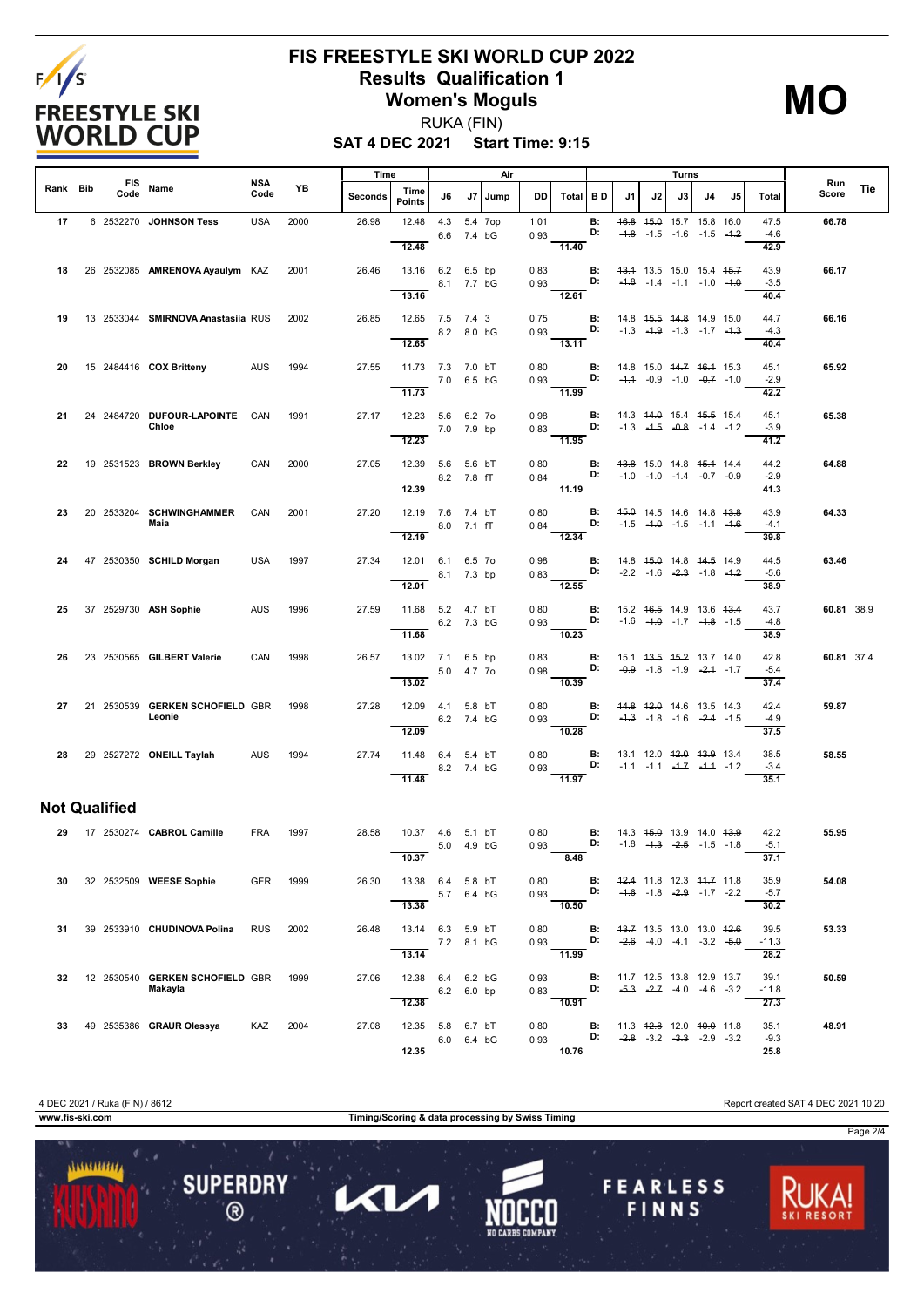

### **FIS FREESTYLE SKI WORLD CUP 2022 Results Qualification 1 Women's Moguls**

**MO**

**SAT 4 DEC 2021 Start Time: 9:15** RUKA (FIN)

|          |                   |                                         | <b>NSA</b>      |      | Time    |                                  |                |                      | Air     |                         |                                                                                        |                                              |                                                                                         |    | Turns                                                          |    |    |                                     |              |     |
|----------|-------------------|-----------------------------------------|-----------------|------|---------|----------------------------------|----------------|----------------------|---------|-------------------------|----------------------------------------------------------------------------------------|----------------------------------------------|-----------------------------------------------------------------------------------------|----|----------------------------------------------------------------|----|----|-------------------------------------|--------------|-----|
| Rank Bib | Code              | FIS Name                                | Code            | YB   | Seconds | Time<br><b>Points</b>            | J6             |                      | J7 Jump | DD.                     | Total   BD                                                                             |                                              | J1                                                                                      | J2 | J3                                                             | J4 | J5 | Total                               | Run<br>Score | Tie |
| 34       |                   | 51 2533011 <b>GUAN Ziyan</b>            | CHN             | 2000 | 30.08   | 8.40<br>8.40                     | 5.0            | 4.7 bT<br>5.6 5.3 bG |         | 0.80<br>0.93            | 8.94                                                                                   | В:<br>D:                                     |                                                                                         |    | 42.4 11.8 12.0 44.8 12.0<br>$-1.8$ $-2.7$ $-1.9$ $-0.9$ $-1.5$ |    |    | 35.8<br>$-5.2$<br>30.6              | 47.94        |     |
| 35       |                   | 27 2530095 MEILINGER Melanie AUT        |                 | 1991 | 29.98   | 8.53 4.0 4.4 S<br>8.53           | 5.2 5.7 bp     |                      |         | 0.48<br>0.83            | 6.53                                                                                   | В:<br>D:                                     | 12.8 43.5 12.9 12.0 44.6                                                                |    | $-2.4$ $-2.0$ $-1.5$ $-1.6$ $-1.4$                             |    |    | 37.7<br>$-5.1$<br>32.6              | 47.66        |     |
| 36       |                   | 40 2533937 VOUTILAINEN Riikka FIN       |                 | 2002 | 30.59   | 7.73 3.0 3.4 bT<br>7.73          | 6.1 5.8 fT     |                      |         | 0.80<br>0.84            | 7.55                                                                                   | В:<br>D:                                     | 12.5 12.0 44.6 12.0 43.0                                                                |    | $-1.7$ $-2.5$ $-2.5$ $-1.7$ $-1.6$                             |    |    | 36.5<br>$-5.9$<br>30.6              | 45.88        |     |
| 37       |                   | 34 2534658 PRYIMAK Viktorija            | UKR             | 2003 | 31.45   | $6.60$ $4.5$ $5.2$ l<br>6.60     | 7.0 6.8 bp     |                      |         | 0.81<br>0.83            | D:<br>$\frac{9.65}{9.65}$                                                              | В:                                           | 11.3 <del>12.0</del> 11.7 11.5 <del>11.0</del><br>$-2.5$ $-3.6$ $-2.1$ $-2.5$ $-2.0$    |    |                                                                |    |    | 34.5<br>$-7.1$<br>27.4              | 43.65        |     |
| 38       |                   | 50 2530097 RAMSAUER Katharina AUT       |                 | 1995 | 29.27   | 9.47 3.2 3.0 bG<br>9.47          | 7.0 7.3 bL     |                      |         | 0.93<br>0.82            | $-8.74$                                                                                | <b>B:</b><br>D:                              |                                                                                         |    | 11.8 9.5 11.5 43.0 11.5<br>$-3.0$ $-3.8$ $-4.2$ $-2.4$ $-2.7$  |    |    | 34.8<br>$-9.5$<br>25.3              | 43.51        |     |
| 39       |                   | 44 2533012 MA Zhuoni                    | CHN             | 1998 | 31.75   | 6.20 $4.4$ $4.3$ bT<br>6.20      | 4.6  4.8  bG   |                      |         | 0.80<br>0.93            | 7.84                                                                                   | <b>D:</b> $-2.4$ $-1.8$ $-3.9$ $-4.4$ $-1.8$ | <b>B:</b> 40.4 11.0 44.4 11.1 11.2                                                      |    |                                                                |    |    | 33.3<br>$-6.0$<br>27.3              | 41.34        |     |
| 40       |                   | 45 2535376 BERGHUIS Laura               | NED             | 2004 | 29.93   | 8.60 6.4 5.8 bT<br>8.60          | 5.4 5.3 fT     |                      |         | 0.80<br>0.84            | D:<br>9.37                                                                             | B:                                           | 11.5 44.5 10.8 11.0 40.8                                                                |    | $-3.6$ $-2.0$ $-3.9$ $-3.8$ $-4.6$                             |    |    | 33.3<br>$-11.3$<br>22.0             | 39.97        |     |
| 41       |                   | 53 2534086 CASS Sabrina                 | <b>BRA</b>      | 2002 | 28.83   | 10.05 3.7 3.7 bG<br>10.05        | 6.8 6.1 bp     |                      |         | 0.93<br>0.83            | 8.79                                                                                   | в:<br>D:                                     | 11.5 44.0 13.6 12.0 44.0                                                                |    | $-8.9$ $-4.5$ $-4.6$ $-5.2$ $-6.6$                             |    |    | 37.1<br>$-16.4$<br>20.7             | 39.54        |     |
| 42       |                   | 33 2528169 GASPARINI Nicole             | SUI             | 1997 | 30.47   | 7.89  4.7  4.7  bT<br>7.89       | 3.1 3.4 bG     |                      |         | 0.80<br>0.93            | <b>D:</b> $-5.5$ $-8.2$ $-5.0$ $-5.3$ $-6.6$<br>6.78                                   |                                              | <b>B:</b> 40.6 42.5 11.8 11.9 12.0                                                      |    |                                                                |    |    | 35.7<br>$-17.4$<br>18.3             | 32.97        |     |
| 43       |                   | 28 2532819 WEESE Hanna                  | <b>GER</b>      | 2001 | 27.54   | 11.74 4.6 4.1 bG                 | $0.0$ $0.0$ NJ |                      |         | 0.93<br>0.00            |                                                                                        | <b>B:</b><br>D:                              |                                                                                         |    | 43.5 13.0 12.0 44.7 12.2<br>$-6.6$ $-6.4$ $-8.6$ $-6.3$ $-9.0$ |    |    | 37.2<br>$-21.6$                     | 31.38        |     |
| 44       |                   | 31 2534483 SAMANKOVA Dorota CZE         |                 | 2002 | 31.06   | 11.74<br>7.11 4.6 3.7 bT<br>7.11 | 4.0 3.2 bG     |                      |         | 0.80<br>0.93            | $-4.04$<br>6.66                                                                        | <b>D:</b> $-6.2$ $-5.6$ $-4.4$ $-6.1$ $-5.4$ | <b>B:</b> 44.7 11.5 10.9 40.5 11.0                                                      |    |                                                                |    |    | 15.6<br>33.4<br>$-17.1$<br>16.3     | 30.07        |     |
| 45       | 35 2527561 LI Nan |                                         | CHN 1992        |      | 28.85   | 10.02 7.2 5.8 bp<br>10.02        | 3.0 2.7 bG     |                      |         | 0.83<br>0.93            | 8.04                                                                                   |                                              | <b>B:</b> 44.0 10.0 9.1 8.0 10.8<br>D: $-44.6$ $-9.5$ $-6.9$ $-6.0$ $-10.5$             |    |                                                                |    |    | 29.9<br>$-26.9$<br>3.0              | 21.06        |     |
| 46       |                   | 41 2537262 CAO Tianging                 | CHN             | 2004 | 31.23   | 6.89  4.2  5.6 bp<br>6.89        | 4.3  4.8  7op  |                      |         | 0.83<br>1.01            | 8.65                                                                                   |                                              | <b>B:</b> 40.3 13.0 10.6 43.7 11.5<br><b>D:</b> $-13.3$ $-14.8$ $-10.2$ $-13.6$ $-13.9$ |    |                                                                |    |    | 35.1<br>$-40.8$<br>0.3              | 15.84        |     |
| 47       |                   | 36 2533547 DEGROOTE Fantine             | <b>FRA</b>      | 2001 | 35.37   | 1.44  4.5  5.0 bp<br>1.44        | 7.7 7.4 bG     |                      |         | 0.83<br>$0.93$ $-10.96$ |                                                                                        |                                              | <b>B:</b> 11.5 12.5 12.6 44.4 40.7<br><b>D:</b> $-13.1$ $-8.7$ $-12.5$ $-14.0$ $-11.0$  |    |                                                                |    |    | 36.6<br>$-36.6$<br>0.3              | 12.70        |     |
| 48       |                   | 46 2534580 COUFALOVA Eliska CZE         |                 | 2003 | 33.41   | 4.02  1.6  3.0 bp<br>4.02        | 1.9 1.8 bG     |                      |         |                         | 0.83 <b>B:</b> 9.2 44.8 9.6 9.0 9.5<br>0.93 <b>D:</b> -8.0 -8.3 -8.6 -8.3 -8.5<br>3.62 |                                              |                                                                                         |    |                                                                |    |    | 28.3<br>$-25.1$<br>$\overline{3.2}$ | 10.84        |     |
|          |                   | 38 2532844 HOGG Madison                 | <b>USA</b> 2001 |      |         |                                  |                |                      |         |                         |                                                                                        |                                              |                                                                                         |    |                                                                |    |    |                                     | <b>DNF</b>   |     |
|          |                   | 52 2531939 NUNN Skyler                  | GBR 1999        |      |         |                                  |                |                      |         |                         |                                                                                        |                                              |                                                                                         |    |                                                                |    |    |                                     | <b>DNF</b>   |     |
|          |                   | 18 2534101 LAZARENKO Viktoriia RUS 2003 |                 |      |         |                                  |                |                      |         |                         |                                                                                        |                                              |                                                                                         |    |                                                                |    |    |                                     | <b>DNS</b>   |     |

4 DEC 2021 / Ruka (FIN) / 8612 Report created SAT 4 DEC 2021 10:20

**www.fis-ski.com Timing/Scoring & data processing by Swiss Timing** Page 3/4 $11111111111$ **SUPERDRY FEARLESS** Π  $\blacktriangleleft$  $\circledR$ FINNS